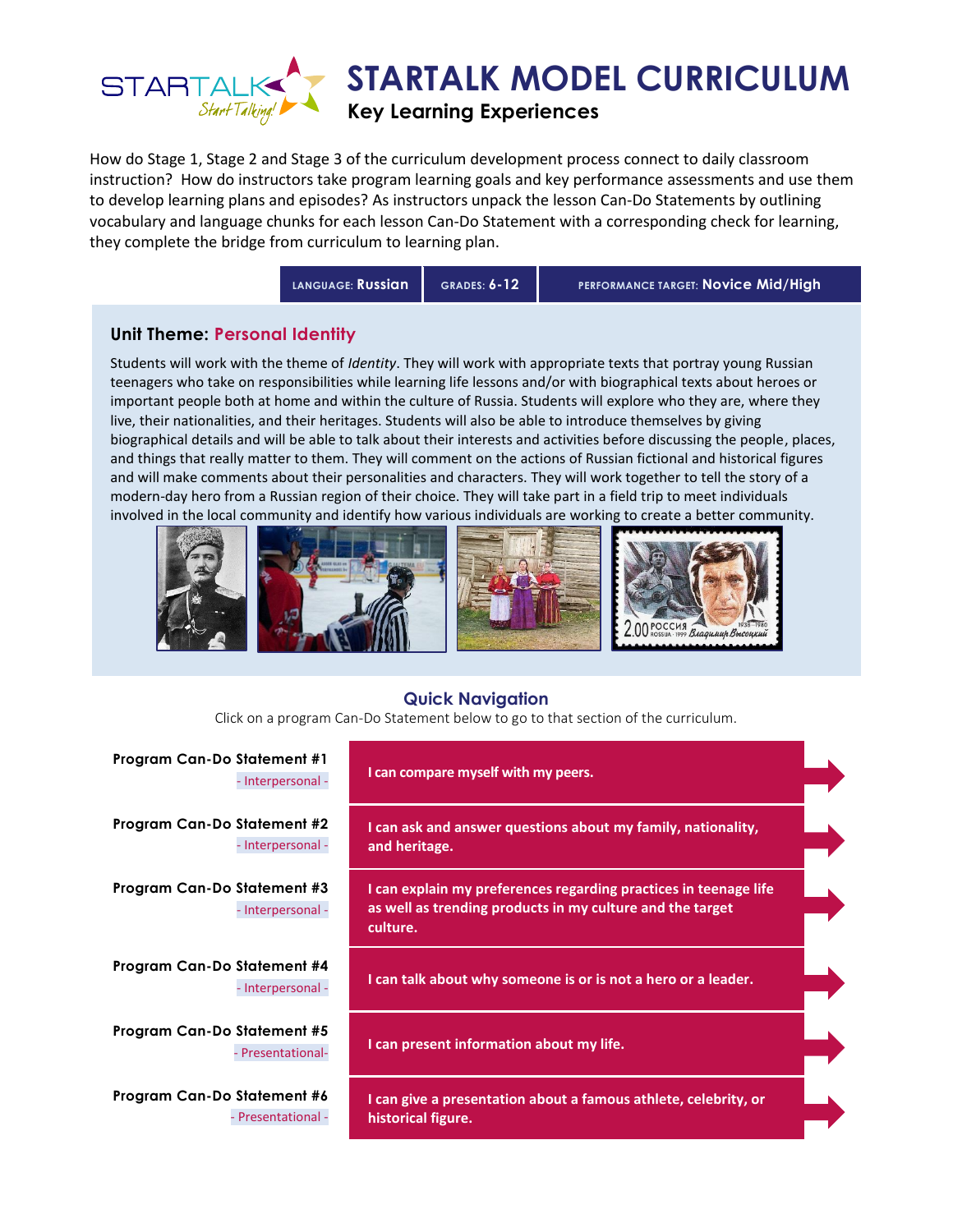<span id="page-1-0"></span>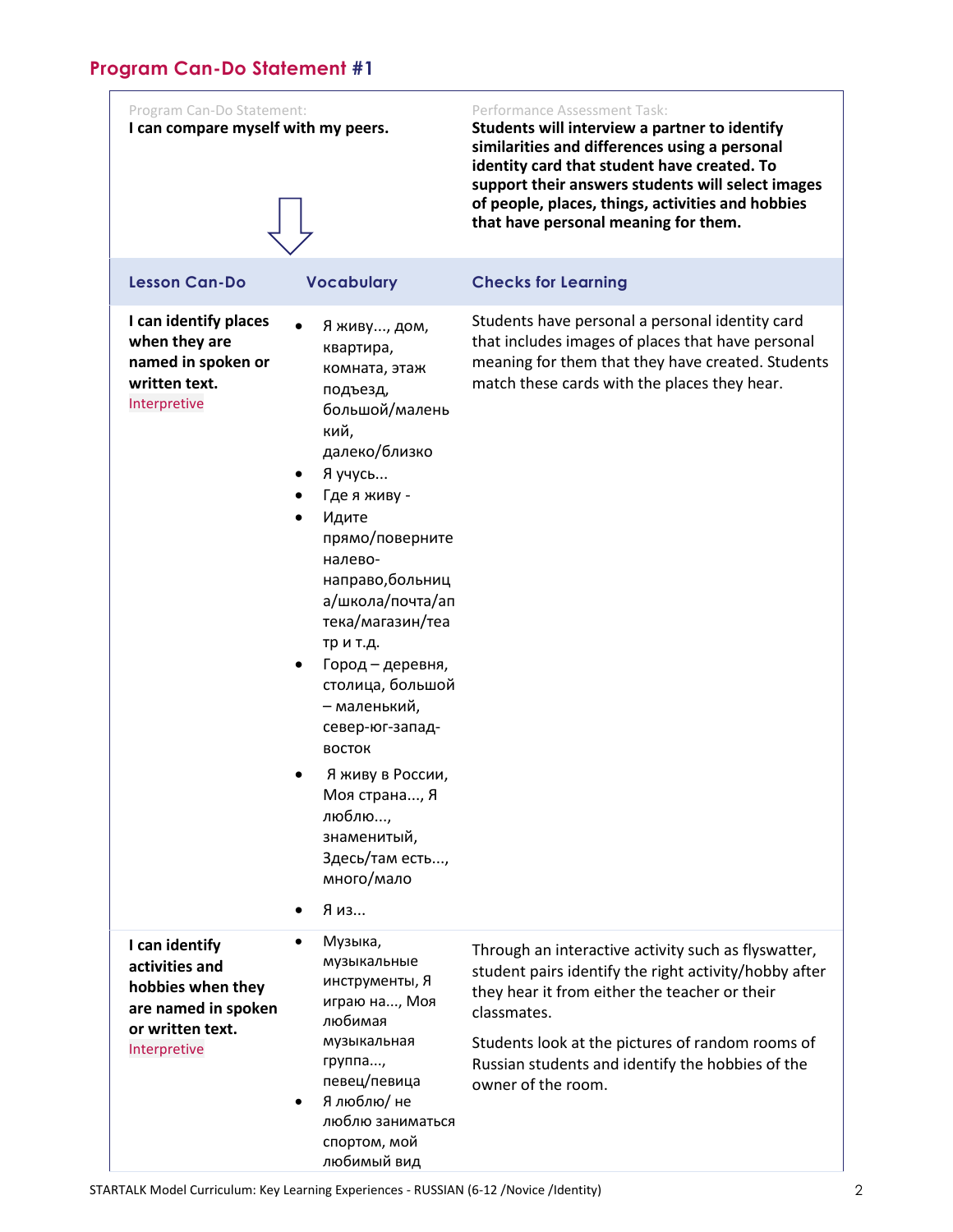|                                                                                                                 | спорта, теннис/<br>футбол/баскетбол<br>/хоккей/борьба и<br>т.д.<br>Играть в<br>видеоигры, Моя<br>любимая<br>видеоигра<br>Мой любимый<br>$\bullet$<br>фильм,<br>Комедия/ драма/<br>фильм<br>ужасов/телесериа<br>л и т.д.<br>Мой любимый<br>$\bullet$<br>художник, Моя<br>любимая<br>картина, музей,<br>рисовать<br>красками/каранда<br>шами<br>Я люблю/не<br>$\bullet$<br>люблю читать,<br>Моя любимая<br>книга, Мой<br>любимый автор |                                                                                                                                                                                                                                                                                                                                                                        |
|-----------------------------------------------------------------------------------------------------------------|--------------------------------------------------------------------------------------------------------------------------------------------------------------------------------------------------------------------------------------------------------------------------------------------------------------------------------------------------------------------------------------------------------------------------------------|------------------------------------------------------------------------------------------------------------------------------------------------------------------------------------------------------------------------------------------------------------------------------------------------------------------------------------------------------------------------|
| I can recognize key<br>details about a<br>person who is being<br>described in a<br>spoken text.<br>Interpretive | Высокий/низкий, у<br>меня/у тебя/у<br>него/ у нее,<br>голубые/зеленые/<br>карие/черные<br>глаза,<br>короткие/длинны<br>е волосы,<br>светлые/темные/р<br>усые/рыжие/черн<br>ые волосы, я<br>блондин/брюнет,<br>шатен<br>Мне<br>$\bullet$<br>нравится/Мне<br>не нравится, Мой<br>любимый, Я не<br>люблю<br>Меня зовут,<br>Мне  лет, Я<br>родился<br>(родилась),<br>национальность,<br>пол, месяца/дни<br>недели/цифры,<br>счет т.д.    | Teachers give a physical description of a person.<br>Students draw this picture based on the description<br>they hear.<br>Students listen to several recordings with their<br>Russian peers describing themselves and their<br>friends (appearance, character, likes/dislikes).<br>Based on the recordings, Students create drawings<br>and present them to the group. |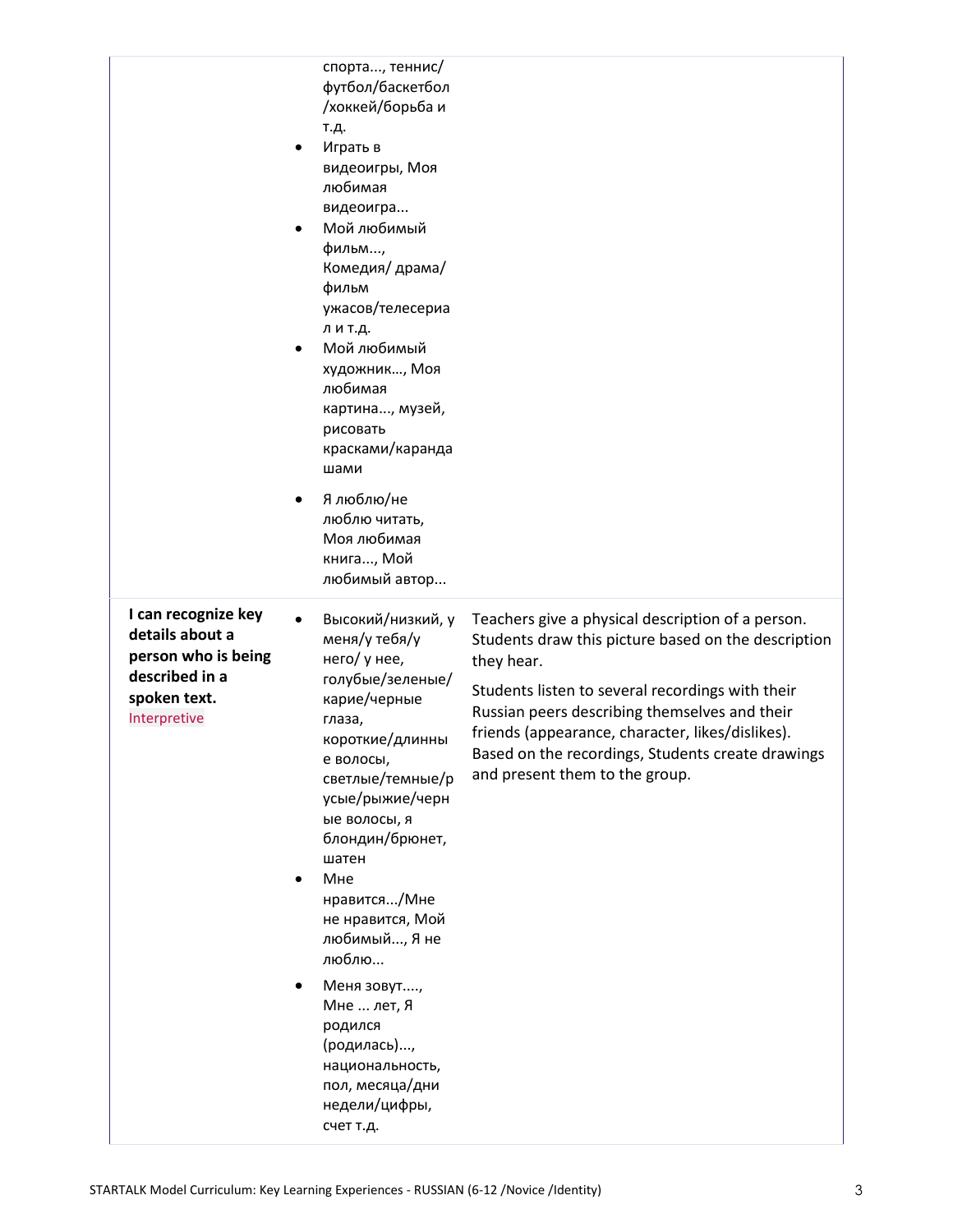| I can recognize key<br>words when<br>listening very simple<br>biographical text.<br>Interpretive                                     | Он родился/ Она<br>родилась,<br>Ему/ейлет, Он<br>русский/Она<br>русская и т.д.                                                                                                                                                                                                          | The teacher posts different numbered pictures of<br>people around the room. The teacher describes one<br>of the pictures. Students write on a white board<br>which number picture the teacher is describing.                                                                                                                                                                                                                 |
|--------------------------------------------------------------------------------------------------------------------------------------|-----------------------------------------------------------------------------------------------------------------------------------------------------------------------------------------------------------------------------------------------------------------------------------------|------------------------------------------------------------------------------------------------------------------------------------------------------------------------------------------------------------------------------------------------------------------------------------------------------------------------------------------------------------------------------------------------------------------------------|
| I can ask and answer<br>questions about<br>hobbies and<br>activities to compare<br>likes and dislikes.<br>Interpersonal              | Ты играешь в/<br>Ты<br>занимаешься?<br>Тебе нравитя<br>или, Ты<br>предпочитаешь<br>или?<br>Что ты любишь<br>$\bullet$<br>делать? Чем тебе<br>нравится<br>заниматься?<br>Какое твое<br>любимое<br>занятие?<br>Мне нравится,<br>٠<br>Я люблю играть<br>в, Мое<br>любимое<br>занятие       | Students survey classmates and make a class bar<br>graph of activities/hobbies that they like and use<br>this information to state which activity the class<br>likes the most.<br>Students are given a bingo card that lists various<br>activities and interests. They then interview their<br>classmates and fill out the card based on their<br>peers' answers. Students try to complete as many<br>categories as possible |
| I can ask and answer<br>questions to share<br>personal<br>information and find<br>out more about<br>another person.<br>Interpersonal | Как тебя зовут?<br>Как Вас зовут?<br>Где ты живёшь?<br>$\bullet$<br>Откуда ты?<br>Сколько тебе<br>(Вам) лет? Когда<br>твой (Ваш) День<br>рождения?<br>Меня зовут<br>٠<br>Мне лет, Мой<br>٠<br>День рождения<br>B<br>Я родился/Я<br>родилась<br>Мне нравится Я<br>люблю<br>Яживу в/ Я из | The teacher plays music. Students stand up,<br>students raise their hand up and walk around the<br>room. When music stops, high-five a partner<br>closest to you, and students pair up with that<br>person. Ask and answer these questions.<br>Inside/Outside circle: students move in a circle to<br>music asking each other questions and answering<br>these questions.                                                    |
| I can compare how I<br>am different from or<br>similar to another<br>person.<br>Interpersonal                                        | • Recycle from<br>previous                                                                                                                                                                                                                                                              | Students make a checklist and survey their<br>classmates to find out who share the most/least<br>likes/dislikes with them.                                                                                                                                                                                                                                                                                                   |
| <b>Authentic Materials &amp; Resources</b>                                                                                           |                                                                                                                                                                                                                                                                                         |                                                                                                                                                                                                                                                                                                                                                                                                                              |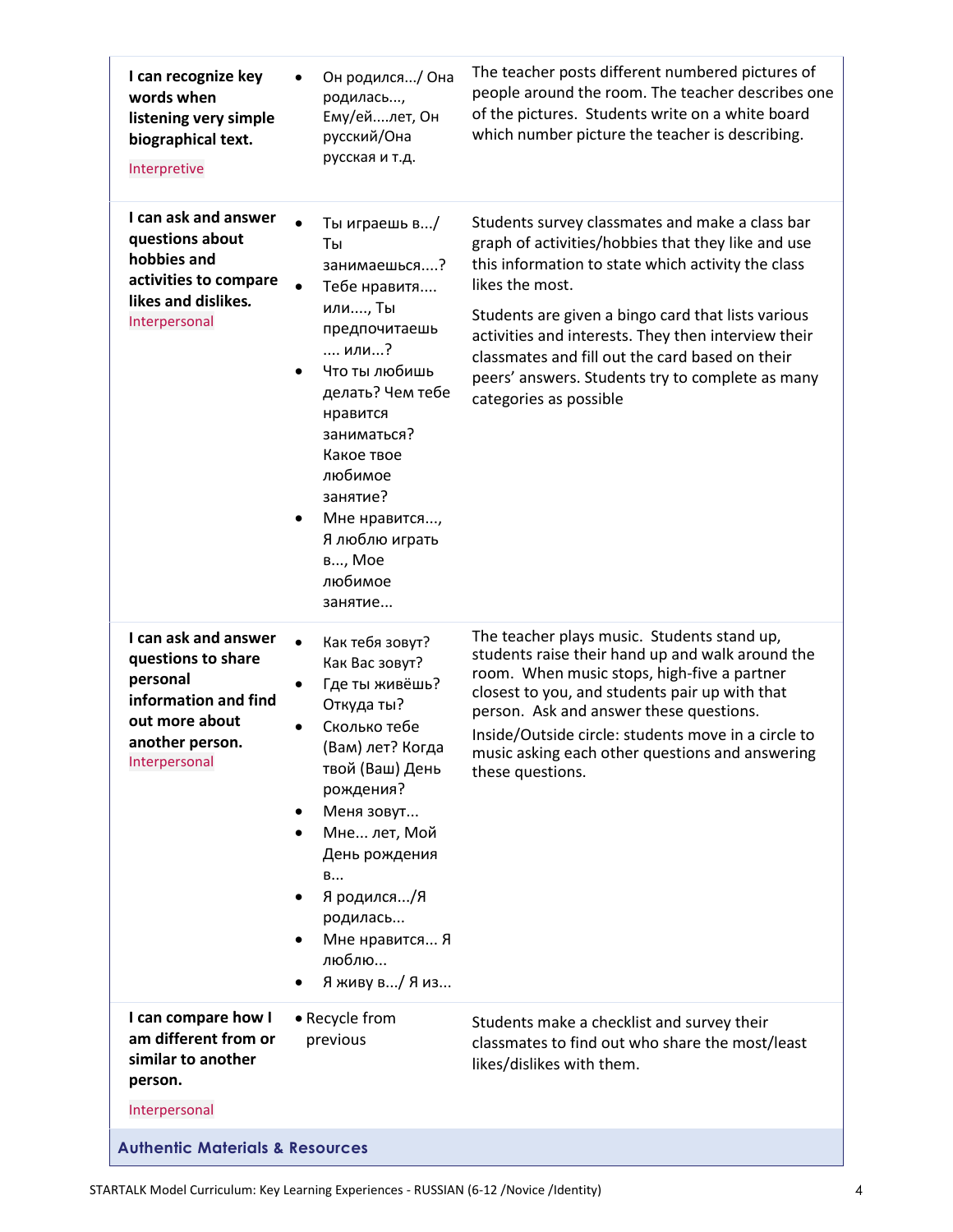- <https://yandex.com/maps/>
- <https://aquatek-filips.livejournal.com/155073.html>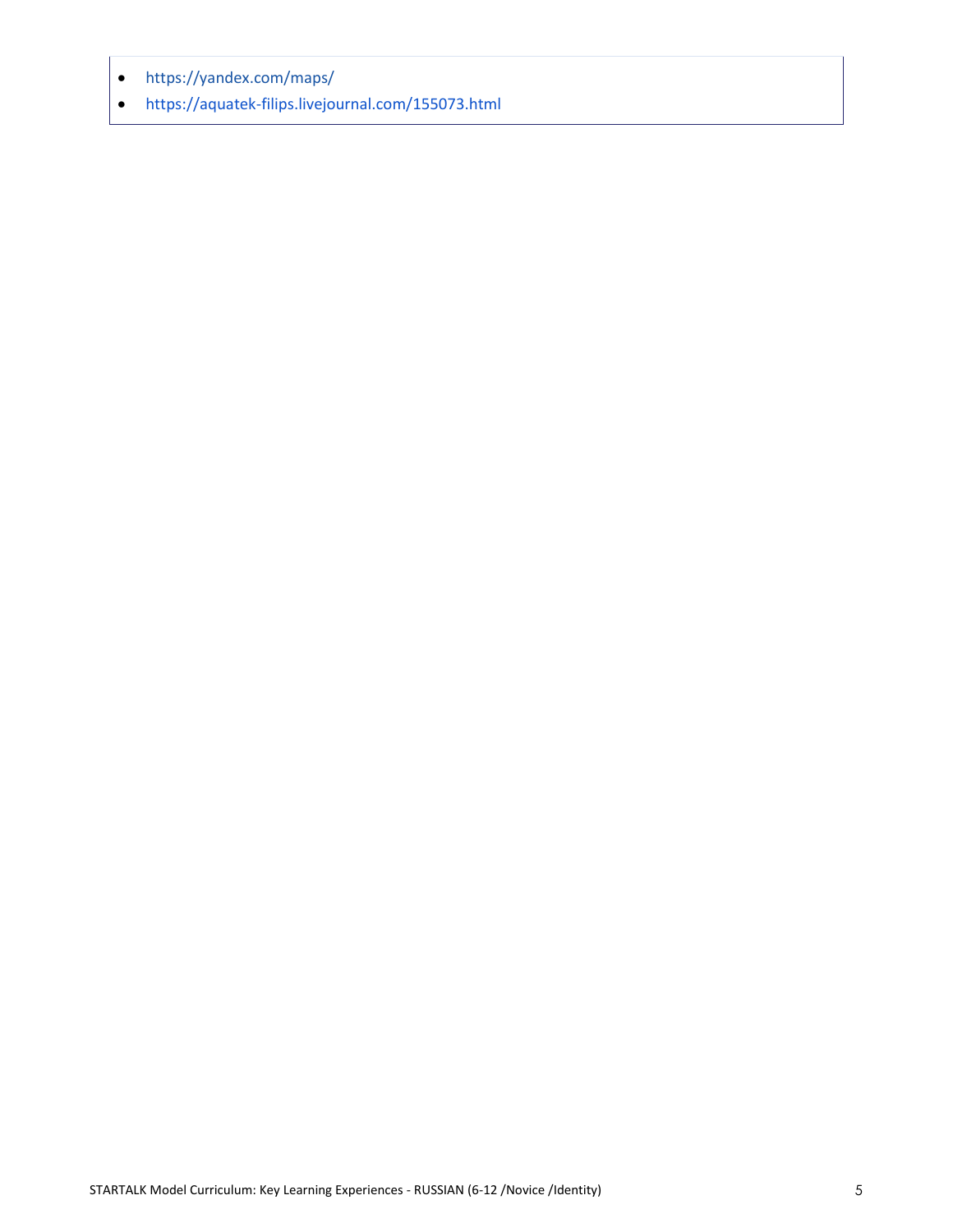<span id="page-5-0"></span>

| Program Can-Do Statement:<br>I can ask and answer questions about family,<br>nationality, and heritage.                     |                                                                                                                | Performance Assessment Task:<br>Students will be given random pictures of<br>families from the Russian culture. They will<br>imagine that they are part of the family that is<br>pictured. Circulating to determine how their<br>family is similar to and different from other<br>families, students ask each other questions<br>about "their" family without seeing the<br>pictures of the other families. After<br>completing the initial conversations, students<br>will then meet with someone that they<br>believe has a family that is nearly identical to<br>their own and will compare pictures to verify<br>similarities and differences. |
|-----------------------------------------------------------------------------------------------------------------------------|----------------------------------------------------------------------------------------------------------------|----------------------------------------------------------------------------------------------------------------------------------------------------------------------------------------------------------------------------------------------------------------------------------------------------------------------------------------------------------------------------------------------------------------------------------------------------------------------------------------------------------------------------------------------------------------------------------------------------------------------------------------------------|
| <b>Lesson Can-Do</b>                                                                                                        | <b>Vocabulary</b>                                                                                              | <b>Checks for Learning</b>                                                                                                                                                                                                                                                                                                                                                                                                                                                                                                                                                                                                                         |
| I can identify the<br>family member that<br>is being named.<br>Interpretive                                                 | Это семья<br>Это мама, папа,<br>сестра, брат, бабушка,<br>дедушка<br>Члены семьи: мама,<br>папа, сестра, брат, | Students identify the family members in a<br>photograph with Russian names of a Russian<br>family to their partner.                                                                                                                                                                                                                                                                                                                                                                                                                                                                                                                                |
|                                                                                                                             | бабушка, дедушка                                                                                               |                                                                                                                                                                                                                                                                                                                                                                                                                                                                                                                                                                                                                                                    |
| I can identify<br>someone in the<br>family when I hear<br>how they are<br>related to me.<br>Interpretive                    | мой/моя/моё/мои<br>ero/eë                                                                                      | Students each have a whiteboard and marker.<br>The teacher shows another family photograph<br>with names for each member of the family.<br>The teacher states how a person is related to<br>another in the family. Students write down the<br>names of the person being referred to.                                                                                                                                                                                                                                                                                                                                                               |
| I can ask and<br>answer questions to<br>identify a family<br>member in a<br>picture.<br>Interpersonal                       | Кто это?<br>Это твой/ твоя/ твоё/<br>твои/<br>члены семьи)<br>Нет, это не мой, это<br>мой                      | Using the same photograph, students now ask<br>and answer questions to each other in pairs to<br>identify the family members.                                                                                                                                                                                                                                                                                                                                                                                                                                                                                                                      |
| I can select the<br>correct family when<br>the family is<br>described by their<br>activities and<br>hobbies<br>Interpretive | Моя мама любит/<br>Моя папа ходит в/на<br>Recycle from previous                                                | Students are given several pictures of different<br>families that show activities various family<br>members enjoy. The teacher reads the<br>description of family members' likes and<br>dislikes, and students show the picture that<br>matches the description                                                                                                                                                                                                                                                                                                                                                                                    |
| I can identify the<br>nationality/<br>heritage of a person<br>when it is named or<br>when I hear where a<br>person is from. | Национальность<br>русский, американец/<br>американка, москвич/<br>москвичка                                    | Students listen to interviews in Russian with their<br>peers from the USA and from Russia. They are<br>given a print-out of photos and names of the<br>students that are interviewed. They indicate the<br>nationality/ residence of each students when<br>they hear it.                                                                                                                                                                                                                                                                                                                                                                           |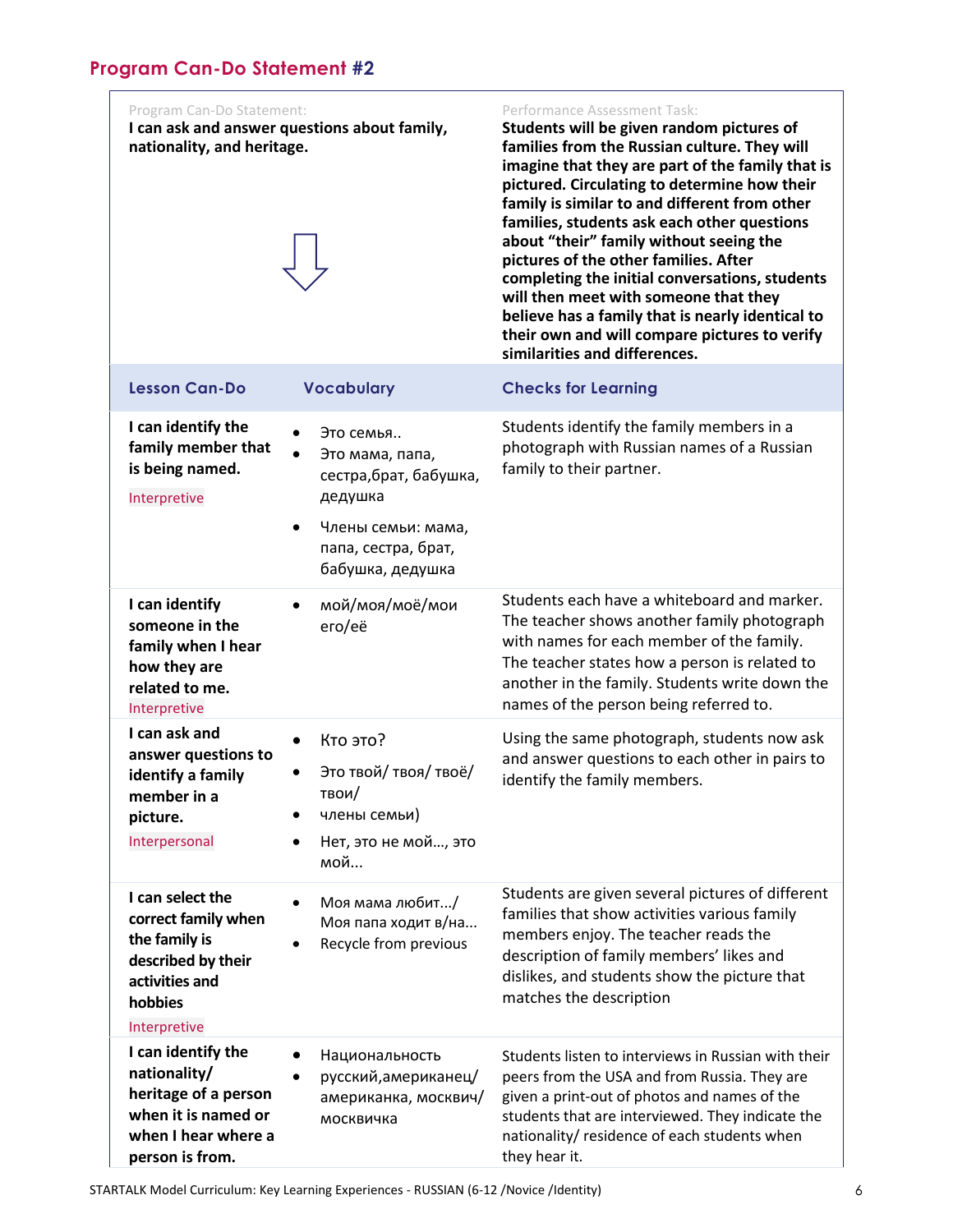| Interpretive                                                                                                                                                      |                                                                                                                                                                                           |                                                                                                                                                                                           |
|-------------------------------------------------------------------------------------------------------------------------------------------------------------------|-------------------------------------------------------------------------------------------------------------------------------------------------------------------------------------------|-------------------------------------------------------------------------------------------------------------------------------------------------------------------------------------------|
| I can describe a<br>family giving<br>information about<br>nationality, family<br>relationships,<br>activities and<br>hobbies.<br>Presentational                   | Мы/вы/они,<br>$\bullet$<br>нас/вас/их<br>И, а, но<br>$\bullet$<br>Это семья<br>У меня в семье<br>Мой брат<br>$\bullet$                                                                    | Students make a photo collage or drawing of<br>their family members doing their favorite<br>activities/hobbies, then use the collage or<br>drawing to describe their family to the class. |
| I can ask and<br>answer questions to<br>share information<br>about my family<br>and to find out<br>more about another<br>family.<br>Interpersonal                 | Сколко человек у тебя<br>$\bullet$<br>в семье?<br>А у тебя?<br>$\bullet$<br>Что твой/твоя любит<br>$\bullet$<br>(делать)<br>О себе – Как тебя<br>$\bullet$<br>зовут? Сколько тебе<br>лет? | Using the photo collage or drawing, students<br>work with a partner to ask more questions<br>about the family and family members.                                                         |
| I can compare my<br>family to another<br>family.<br>Interpersonal                                                                                                 | У меня маленькая<br>$\bullet$<br>семья а у него/неё<br>большая.<br>У меня маленькая<br>семья и у него/неё<br>большая семья.                                                               | With new partners, students use the same photo<br>collage or drawing and ask comparative questions<br>to each other.                                                                      |
| <b>Authentic Materials &amp; Resources</b>                                                                                                                        |                                                                                                                                                                                           |                                                                                                                                                                                           |
| https://www.youtube.com/watch?v=Xv8PzIy90Vk<br>$\bullet$<br>https://www.youtube.com/watch?v=i36cZiBDW90<br>$\bullet$<br>https://anna-g.livejournal.com/29873.html |                                                                                                                                                                                           |                                                                                                                                                                                           |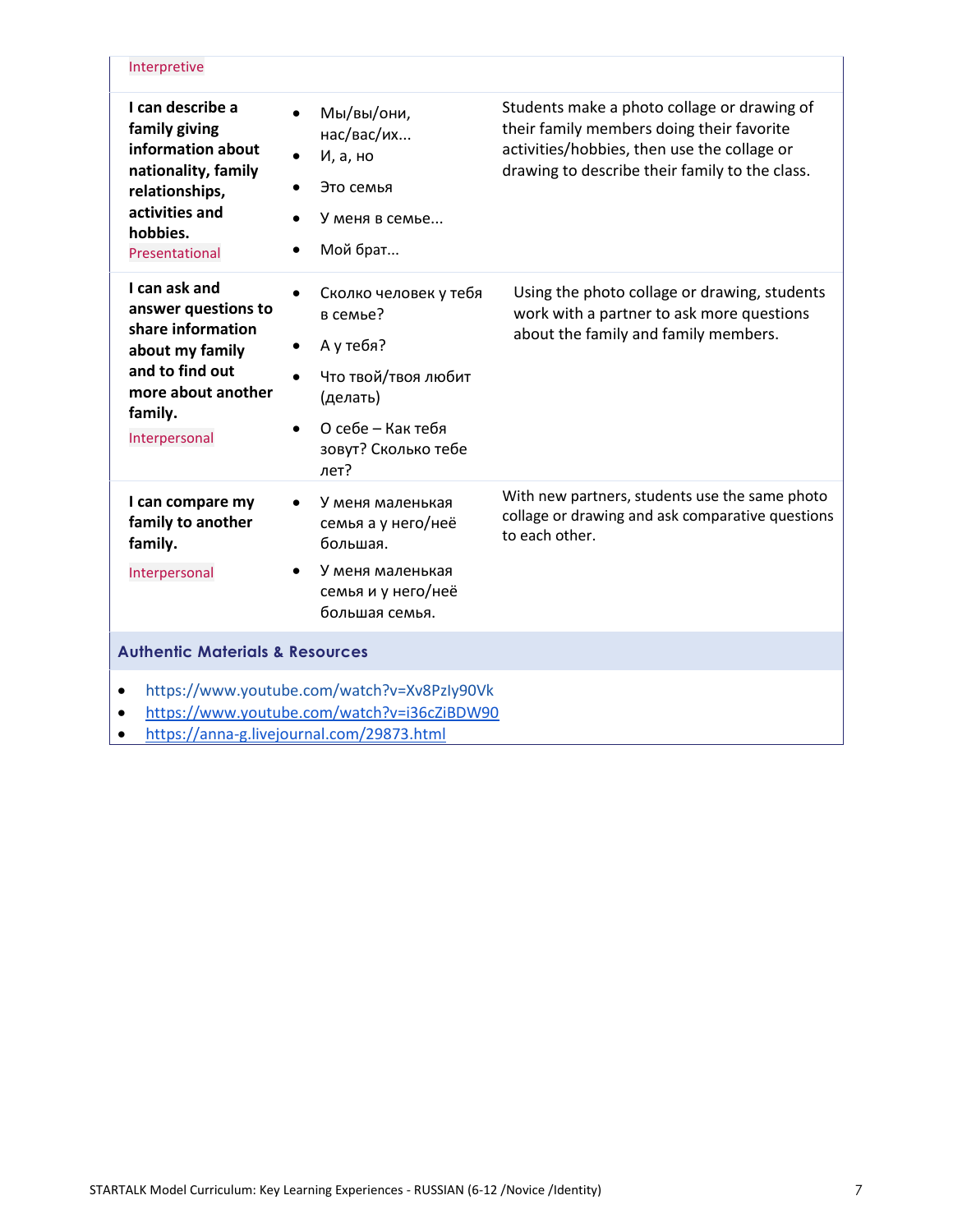<span id="page-7-0"></span>**I can explain my preferences regarding practices in teenage life as well as trending products in my culture and in the target language culture.** 

### Performance Assessment Task:

**Using native or heritage teenage speakers of Russian (language assistants to the program, children from program staff or others identified in the community) as conversation partners, students will interview a peer to find out what teenage life practices they have in common and which ones are different. After the initial conversations, students summarize their findings comparing similarities and differences between cultures.**

| <b>Lesson Can-Do</b>                                                                                                   | <b>Vocabulary</b>                                                                                                                                                                                                                    | <b>Checks for Learning</b>                                                                                                                                                                                                                                                                                                                                                                                                                       |
|------------------------------------------------------------------------------------------------------------------------|--------------------------------------------------------------------------------------------------------------------------------------------------------------------------------------------------------------------------------------|--------------------------------------------------------------------------------------------------------------------------------------------------------------------------------------------------------------------------------------------------------------------------------------------------------------------------------------------------------------------------------------------------------------------------------------------------|
| I can recognize<br>who is being<br>described when<br>hearing and/or<br>reading what they<br>are doing.<br>Interpretive | школьные кружки,<br>$\bullet$<br>работа летом,<br>летний лагерь<br>Я работаю<br>$\bullet$<br>Ялюблю летний<br>лагерь                                                                                                                 | The teacher prepares a sheet with six pictures of<br>different people doing different actions taught.<br>Each student will have a copy. Based on the<br>teacher's verbal description, students will check<br>the picture that corresponds with the description.                                                                                                                                                                                  |
| I can ask and<br>answer questions<br>about the activity<br>that is being<br>described.<br>Interpersonal                | Что ты любишь<br>$\bullet$<br>делать после<br>уроков? Чем тебе<br>нравится<br>заниматься? Какое<br>твоё любимое<br>занятие?<br>Ты работаешь? Ты<br>$\bullet$<br>едешь в летний<br>лагерь?<br>Ты отдыхаешь со<br>$\bullet$<br>семьёй? | Image streaming activity: students stand opposite<br>each other. When prompted by the teacher, they<br>ask each other the questions taught in the lesson.<br>Students rotate after 20 to 30 seconds.<br>Partner around the clock activity: Students are<br>assigned partners using the clock and they find<br>their partner when prompted by the teacher to<br>ask and answer questions. They write their name<br>after answering their partner. |
| I can state cultural<br>preferences for<br>activities based on<br>a visual or a<br>graphic.<br>Interpretive            | Популярный,<br>знаменитый/неизвес<br>тный                                                                                                                                                                                            | The teacher shows images of different activities<br>and students stand if they agree that the activity is<br>popular in the Russian culture, and remain seated<br>if it is not.                                                                                                                                                                                                                                                                  |
| I can indicate<br>when and how<br>often others do<br>certain activities.<br>Interpretive                               | Когда? В какие дни?<br>В котором часу ты?<br>Как часто? Часто,<br>иногда, обычно,<br>никогда не, каждый<br>день, каждый<br>понедельник                                                                                               | Based on the information provided by the native<br>speaker, the teacher will provide each student<br>with a sheet listing the activities in one column<br>and adverbs of time in the opposite column.<br>Students will match them accordingly.                                                                                                                                                                                                   |
| I can ask and<br>answer questions                                                                                      | Recycle from previous                                                                                                                                                                                                                | Students role play as an interviewer and ask their<br>partners questions using the vocabulary and                                                                                                                                                                                                                                                                                                                                                |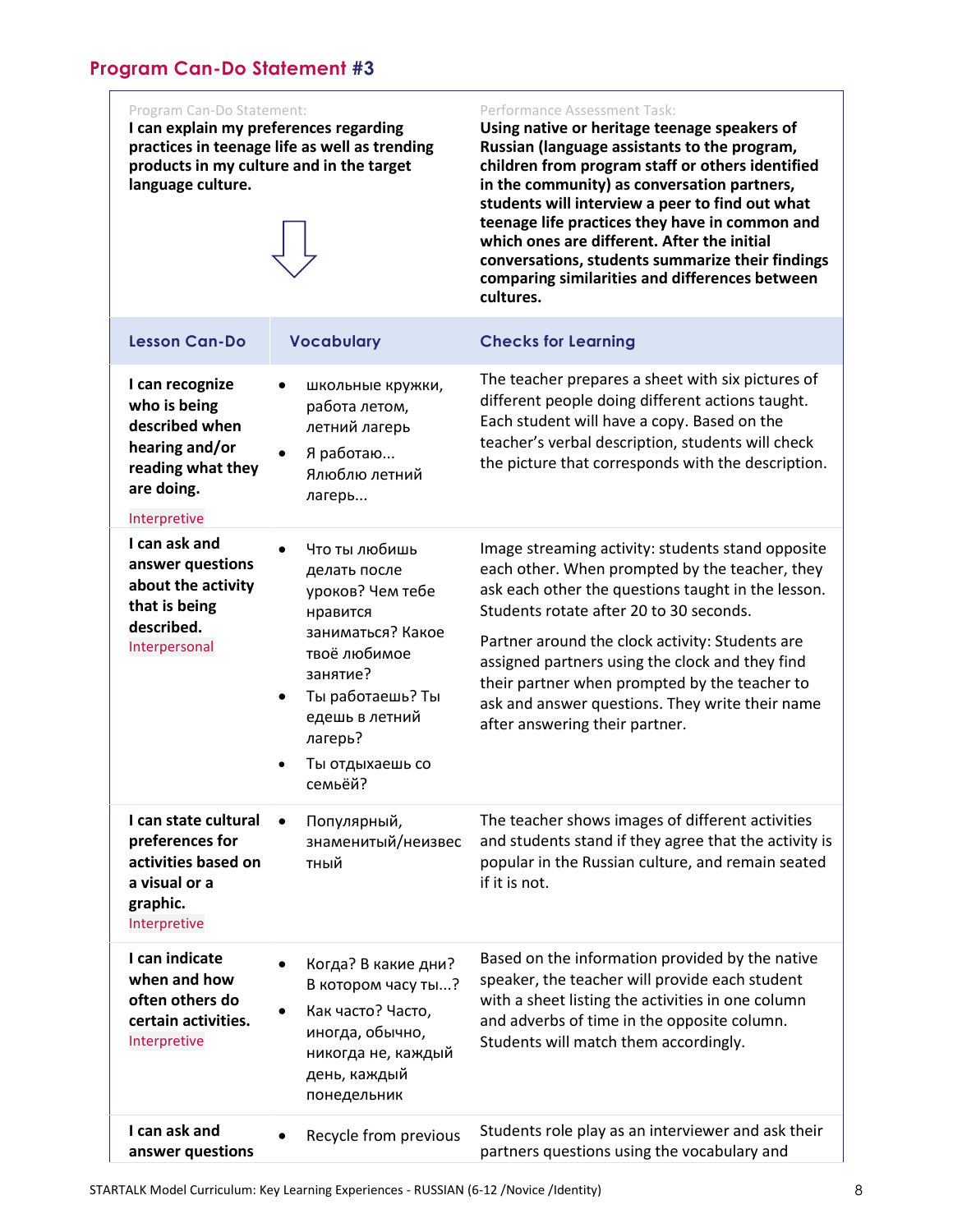| to find out more<br>about activities I<br>and others do.<br>Interpersonal                                                                              | Ask the reason why                                                                                                                                                                                                                      | phrases written on their flashcard. In a bicycle<br>chain students ask three questions to their<br>partner. Students arrange their flashcards in<br>chronological order and ask their partner the<br>things they like to do.                                                                             |
|--------------------------------------------------------------------------------------------------------------------------------------------------------|-----------------------------------------------------------------------------------------------------------------------------------------------------------------------------------------------------------------------------------------|----------------------------------------------------------------------------------------------------------------------------------------------------------------------------------------------------------------------------------------------------------------------------------------------------------|
| I can ask and<br>answer questions<br>to determine<br>which practices<br>are similar and<br>which are<br>different across<br>cultures.<br>Interpersonal | Ты работаешь или<br>$\bullet$<br>отдыхаешь летом?<br>Ты учишься в летней<br>$\bullet$<br>школьной<br>программе или ты в<br>летнем лагере?<br>Ты занимаешься<br>$\bullet$<br>волонтёрством?<br>Ты работаешь после<br>$\bullet$<br>школы? | "Find Someone Who" activity: Using their findings,<br>the students go around the room asking their<br>peers questions to find someone who has similar<br>information.<br>Students participate in a Skype session with<br>Russian family. They talk to peers to determine<br>similar and different likes. |
| <b>Authentic Materials &amp; Resources</b>                                                                                                             |                                                                                                                                                                                                                                         |                                                                                                                                                                                                                                                                                                          |
| https://www.youtube.com/watch?v=oMeY-Vfv4Ro - informative commercial for a Russian<br>$\bullet$<br>summer camp                                         |                                                                                                                                                                                                                                         |                                                                                                                                                                                                                                                                                                          |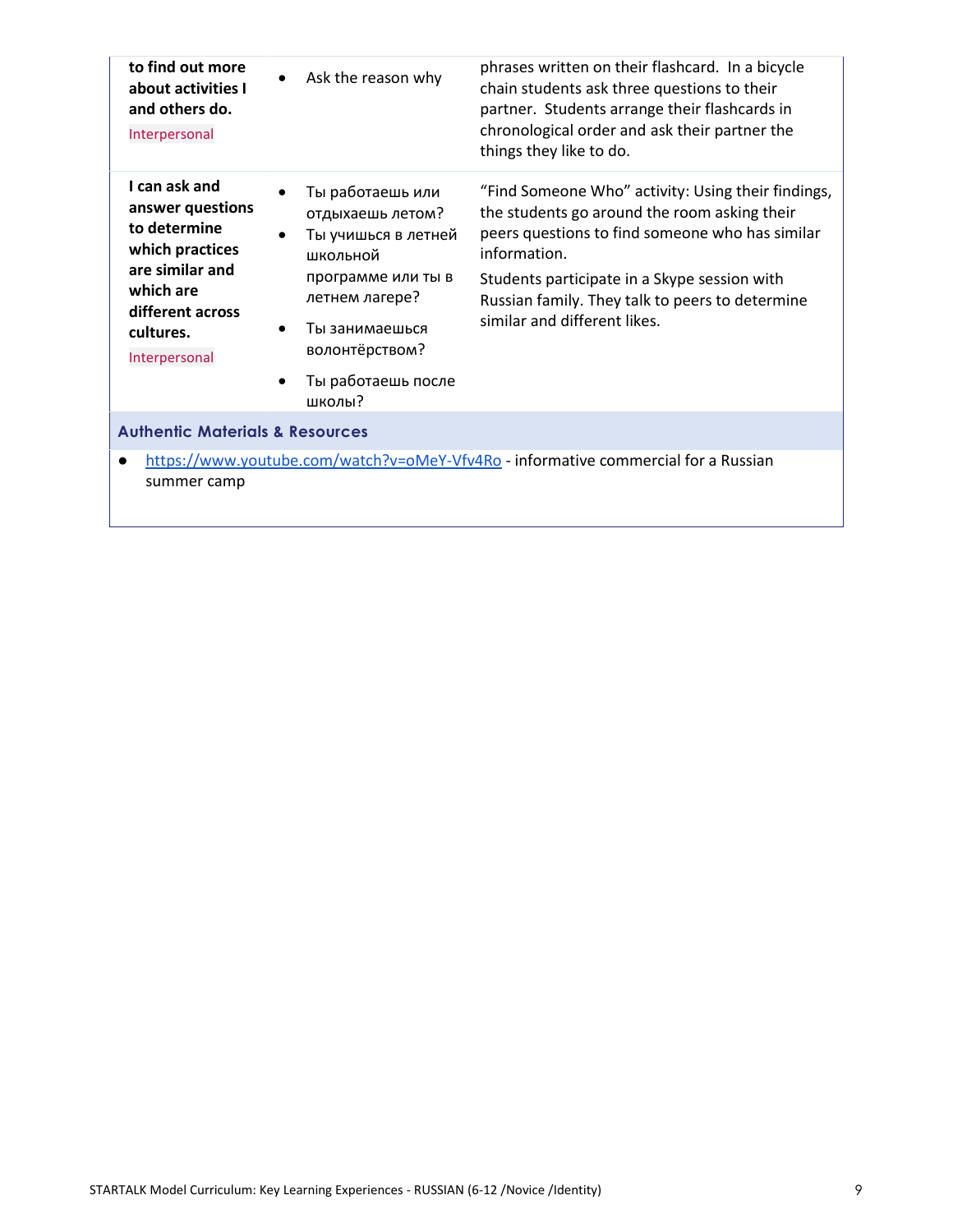<span id="page-9-0"></span>Program Can-Do Statement: **I can talk about why someone is or is not a hero or leader.** Performance Assessment Task: **Students will consider famous or well-known individuals of the target culture and their own. They will look at social media posts, photographs, and/or video-clips of well-known actors, athletes, or other famous people. They will make note of actions or activities of these people and categorize them as examples of talents/heroic acts/leadership. After collecting information, students will have a conversation about a personally selected individual and why he/she is famous or well-known. Lesson Can-Do Vocabulary Checks for Learning I can agree/disagree that someone is a famous figure based on what I hear/read about their actions or inactions** Interpretive трудолюбивый, ленивый, амбициозный итд... Всегда, никогда, часто, иногда Watch a video clip of a well-known personality and identify his/her positive and negative actions. **I can connect key personality traits to well-known heroes.** Interpretive Сильный, быстрый и т.д. Добрый, щедрый, злой... Students receive a handout with pictures of all of the heroes. The teacher reads description of any hero out loud by number and the students write that number next to the corresponding hero. **I can categorize the opinion of someone regarding a hero based on the information they share.** Interpretive Recycle from previous Pictures of well-known heroes are on the board. The teacher describes each one. Students match the trait with the hero. **I can describe a hero in terms of personality.** Presentational Recycle from previous Big paper/butcher paper activity: students outline their body on the paper and create the hero assigned to them. They present it to their classmates by telling them their hero's positive and negative personalities. **I can tell someone what a hero does or doesn't do.** Interpersonal Что делает герой... do Ч то не делает герой... Students work with a partner. Each student gets a different hero. Student tells his/her partner what a hero does or does not do.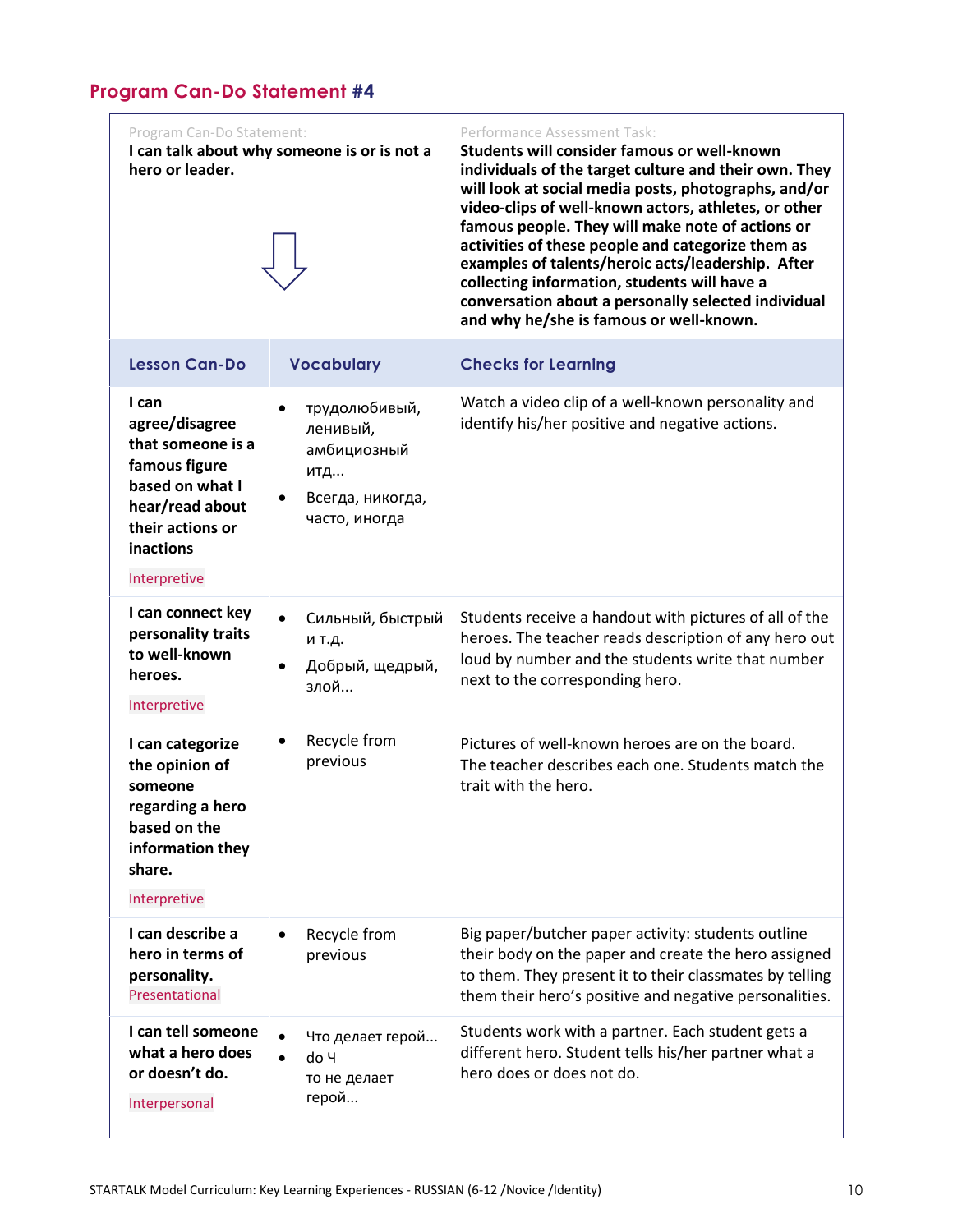| I can share my<br>opinion about<br>why I am or<br>others are heroes.<br>Interpersonal             | Мой герой<br>Мой герой не             | Inside-outside circle activity: students ask each other<br>questions and answer about the talents they have or<br>skills they do well.<br>Each student gets a superhero picture and answers<br>yes or no questions from classmates until the<br>students can guess who each other are based on<br>adjectives provided. |
|---------------------------------------------------------------------------------------------------|---------------------------------------|------------------------------------------------------------------------------------------------------------------------------------------------------------------------------------------------------------------------------------------------------------------------------------------------------------------------|
| I can exchange<br>simple opinions<br>about why<br>someone is or<br>isn't a hero.<br>Interpersonal | Recycle from<br>$\bullet$<br>previous | Am I a hero? Students have a picture of a hero or<br>non-hero on their backs. They do not know who they<br>are. They walk around and ask classmates questions<br>such as "My hero is" or "My hero isn't" until they<br>figure out who they are.                                                                        |
| <b>Authentic Materials &amp; Resources</b>                                                        |                                       |                                                                                                                                                                                                                                                                                                                        |
|                                                                                                   |                                       |                                                                                                                                                                                                                                                                                                                        |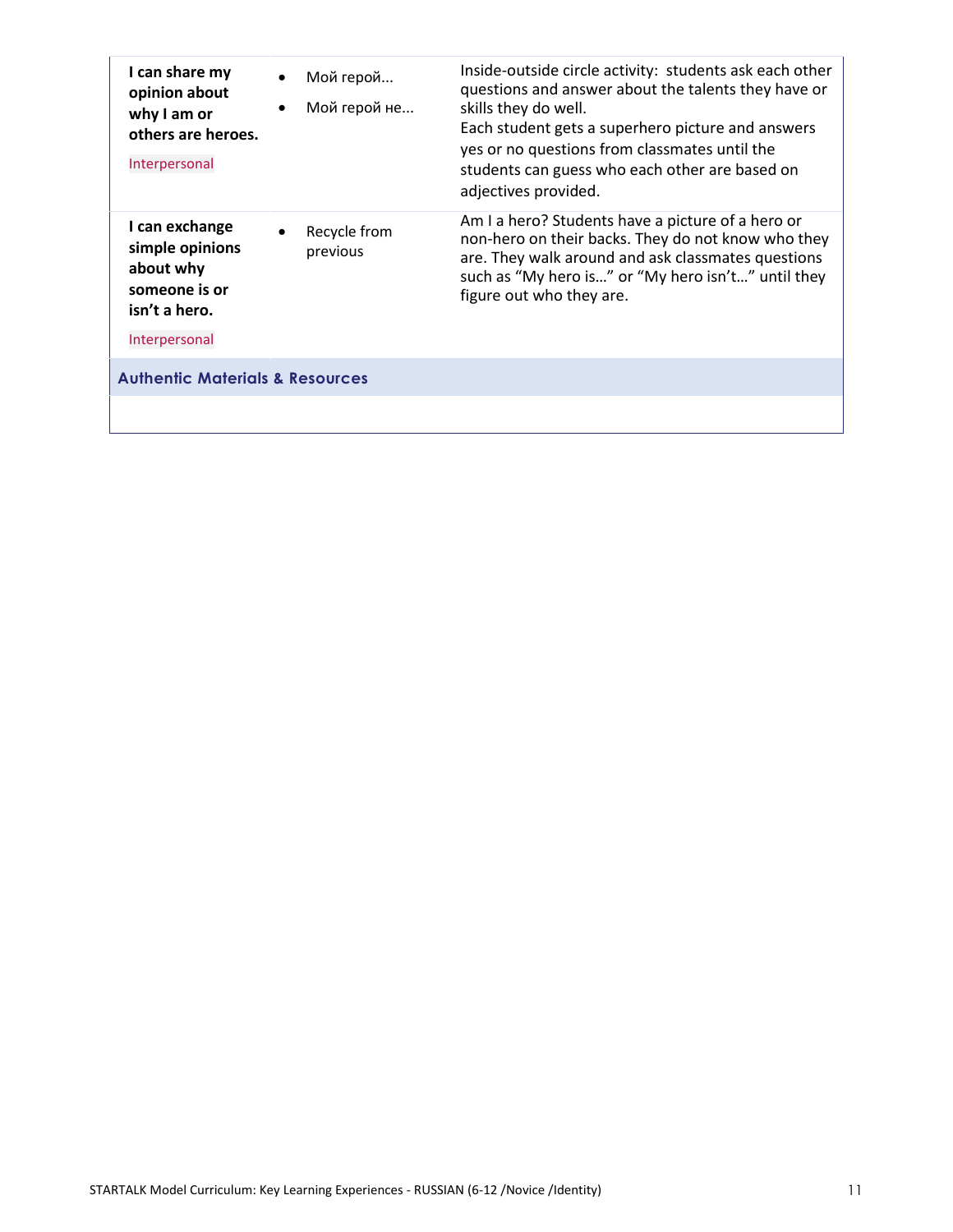<span id="page-11-0"></span>

| Program Can-Do Statement:<br>I can present information about my life.                                               |                                                                                                                                                                   | Performance Assessment Task:<br>Students will create a digital/multimedia<br>presentation that shares key information about<br>themselves. To get to know others in the class,<br>they will share their presentations in small groups<br>or in a gallery walk format. As students learn about<br>their classmates, they will record key information<br>on a chart. They will use that information to create<br>a class composite that can be shared with parents<br>at the end of the program. |
|---------------------------------------------------------------------------------------------------------------------|-------------------------------------------------------------------------------------------------------------------------------------------------------------------|------------------------------------------------------------------------------------------------------------------------------------------------------------------------------------------------------------------------------------------------------------------------------------------------------------------------------------------------------------------------------------------------------------------------------------------------------------------------------------------------|
| <b>Lesson Can-Do</b>                                                                                                | <b>Vocabulary</b>                                                                                                                                                 | <b>Checks for Learning</b>                                                                                                                                                                                                                                                                                                                                                                                                                                                                     |
| I can identify<br>biographical<br>information when<br>others are<br>introducing<br>themselves.<br>Interpretive      | Recycle from<br>$\bullet$<br>previous                                                                                                                             | Using white boards, students draw a picture of the<br>biographical information shared by the teacher to<br>illustrate their understanding.                                                                                                                                                                                                                                                                                                                                                     |
| I can recognize<br>how others feel in<br>terms of likes and<br>dislikes.                                            | Recycle from<br>٠<br>previous                                                                                                                                     | Using a graphic organizer, students record their likes<br>and dislikes based on what they hear and see.                                                                                                                                                                                                                                                                                                                                                                                        |
| Interpretive<br>I can give                                                                                          |                                                                                                                                                                   |                                                                                                                                                                                                                                                                                                                                                                                                                                                                                                |
| information so that<br>others can locate a<br>place. Presentational                                                 | О себе! ((Меня<br>$\bullet$<br>зовут, Мне<br>лет, Я родился<br>(родилась),<br>национальность,<br>мои любимые<br>герои, Я люблю/<br>любимое блюдо,<br>любимый цвет | Students are divided into small groups. Each<br>member of the group presents to their peers on<br>their biographical information, likes and dislikes.                                                                                                                                                                                                                                                                                                                                          |
| I can name likes<br>and dislikes and<br>share information<br>on how often I do<br>certain things.<br>Presentational | Recycle from<br>previous                                                                                                                                          | Students create a poster (physical or digital) with<br>pictures of their favorite activities. They identify the<br>activity and say how often they do it and whether or<br>not they like doing it.                                                                                                                                                                                                                                                                                             |
| I can share simple<br>facts about the<br>students in my<br>class. Presentational                                    | Recycle from<br>previous                                                                                                                                          | After watching poster presentations of classmates,<br>or interviewing classmates, students create a digital<br>presentation showing the biographical information<br>of classmates.                                                                                                                                                                                                                                                                                                             |
| <b>Authentic Materials &amp; Resources</b><br>• https://www.youtube.com/watch?v=Fv6Hp2qC0Fs                         |                                                                                                                                                                   |                                                                                                                                                                                                                                                                                                                                                                                                                                                                                                |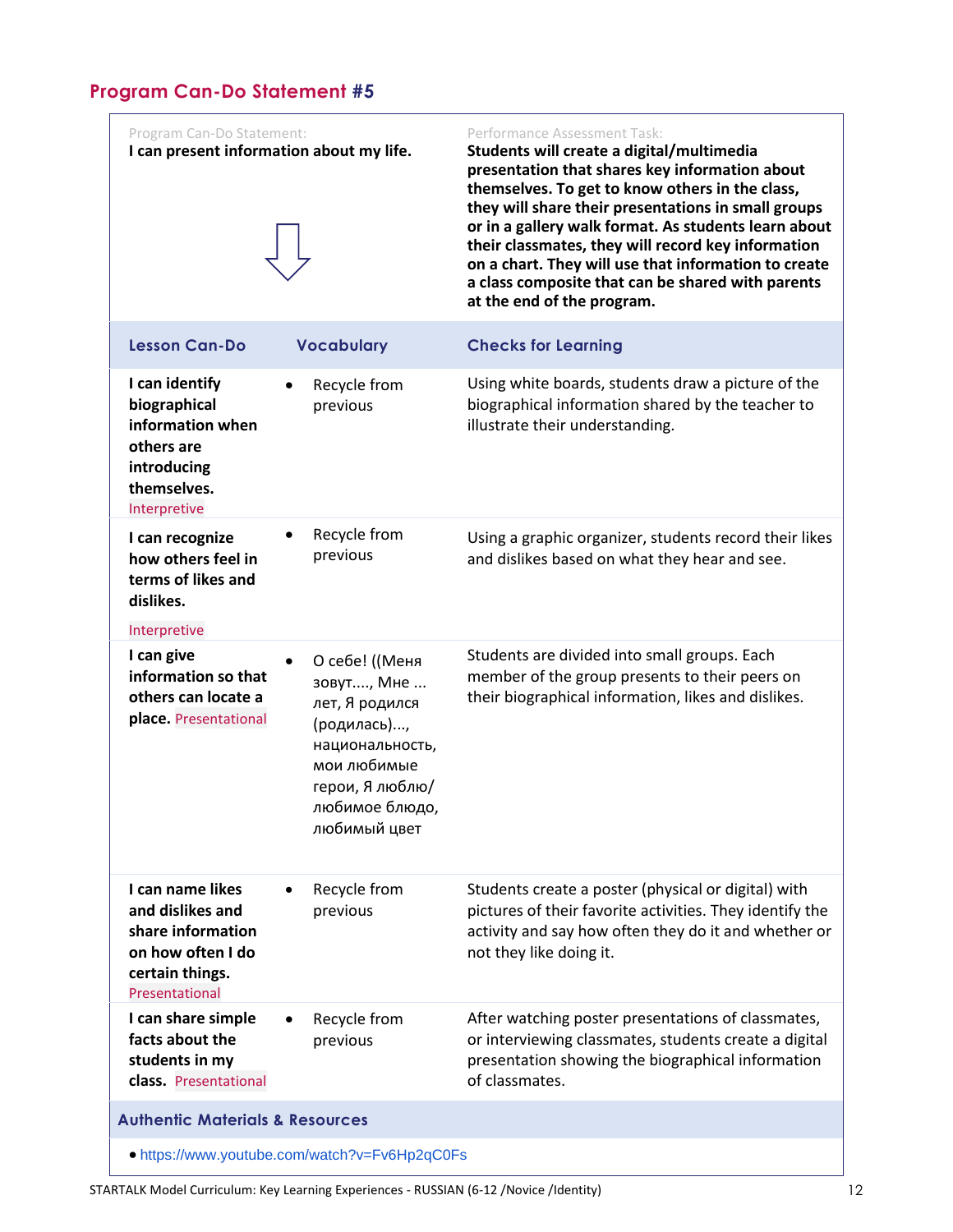<span id="page-12-0"></span>

| Program Can-Do Statement:                                                                              | I can give a presentation about a famous<br>athlete, celebrity, or historical figure. | Performance Assessment Task:<br>Students will create digital posters that focus on<br>personal heroes. These presentations will include<br>each hero's name, age and nationality, as well as<br>information about her/his personality, biography,<br>and heroic characteristics. Students will then review<br>the presentations created by their classmates and<br>make suggestions for information that can be added.<br>Students will share their personal hero posters in a<br>short presentation at the closing ceremony for the<br>program |
|--------------------------------------------------------------------------------------------------------|---------------------------------------------------------------------------------------|-------------------------------------------------------------------------------------------------------------------------------------------------------------------------------------------------------------------------------------------------------------------------------------------------------------------------------------------------------------------------------------------------------------------------------------------------------------------------------------------------------------------------------------------------|
| <b>Lesson Can-Do</b>                                                                                   | <b>Vocabulary</b>                                                                     | <b>Checks for Learning</b>                                                                                                                                                                                                                                                                                                                                                                                                                                                                                                                      |
| I can recognize<br>people based on<br>their physical<br>and character<br>traits.<br>Interpretive       | Recycle from<br>previous                                                              | The teacher places pictures of different well-known<br>individuals with different traits around the room.<br>Students stand next to the right picture after the<br>teacher calls out the trait.                                                                                                                                                                                                                                                                                                                                                 |
| I can recognize<br>key biographical<br>details.<br>Interpretive                                        | Recycle from<br>previous                                                              | The teacher places pictures of different well-known<br>individuals with different traits around the room.<br>Students are given different post-it with descriptions<br>of biographical details. They place the post-it on the<br>right picture after they hear the description from the<br>teacher.                                                                                                                                                                                                                                             |
| I can identify the<br>person being<br>described based<br>on what I read<br>and/or hear<br>Interpretive | Recycle from<br>previous                                                              | Students are given a paper of pictures of various<br>celebrities. Students number the pictures accordingly<br>after they hear the descriptions from the teacher.                                                                                                                                                                                                                                                                                                                                                                                |
| I can give a<br>simple opinion<br>about a person<br>based on<br>evidence.<br>Presentational            | Я думаю, что<br>он/она<br>Я думаю, что<br>он/она не                                   | Use the same pictures of well-known individuals<br>around the classroom, students choose an individual<br>to present and share their opinion through a gallery<br>walk. Students stand next to the picture they chose<br>and share their opinion of the person they are<br>presenting. Other students stand with them, listening<br>to the presenter.                                                                                                                                                                                           |
| I can share a few<br>simple facts<br>about a person.<br>Presentational                                 | Recycle from<br>previous                                                              | Students will create an electronic presentation and<br>record themselves speaking about a celebrity they<br>choose. Students present these to the whole class.                                                                                                                                                                                                                                                                                                                                                                                  |
| <b>Authentic Materials &amp; Resources</b>                                                             |                                                                                       |                                                                                                                                                                                                                                                                                                                                                                                                                                                                                                                                                 |
|                                                                                                        |                                                                                       |                                                                                                                                                                                                                                                                                                                                                                                                                                                                                                                                                 |